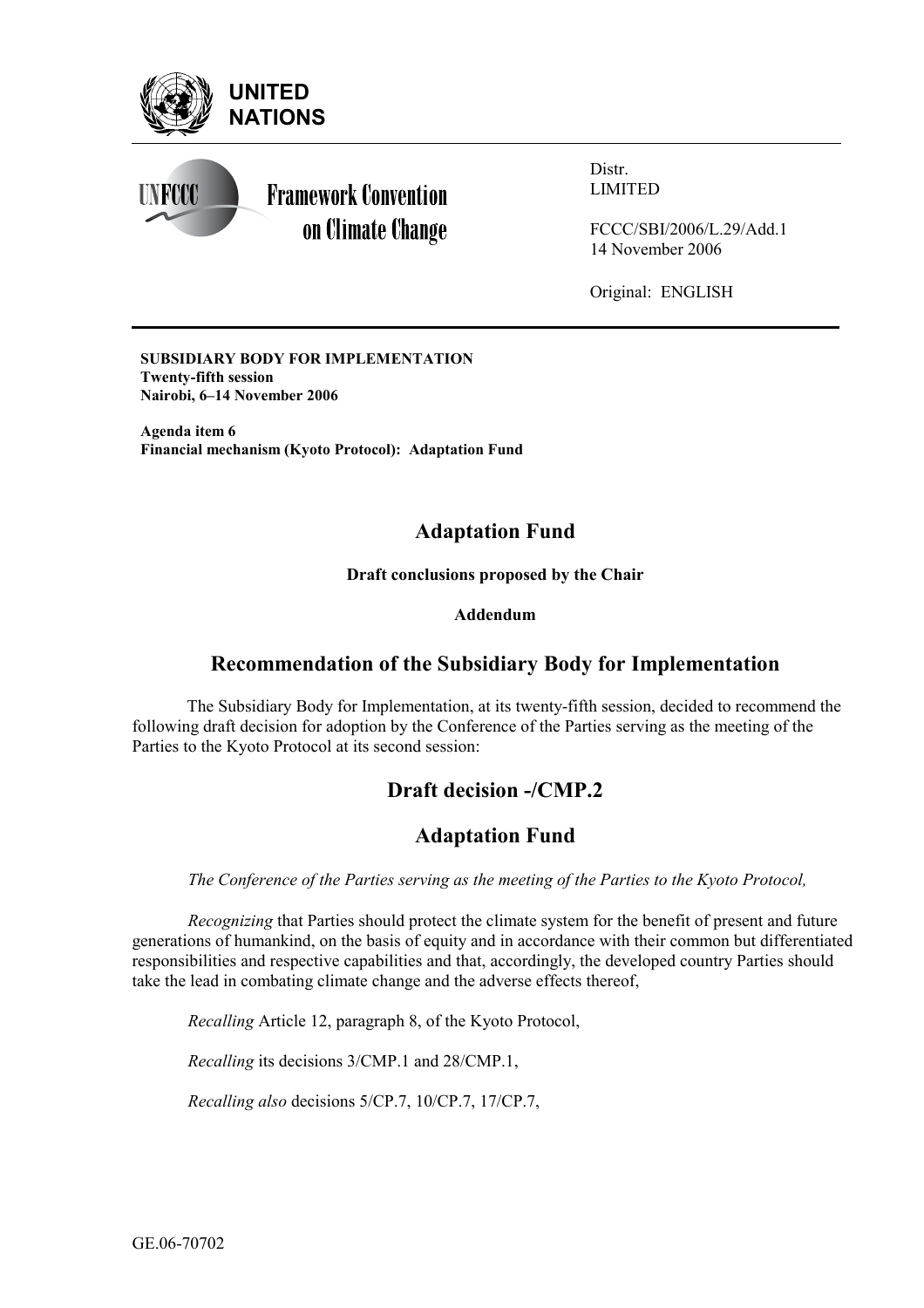- 1. *Decides* that the Adaptation Fund shall be guided by the following principles:
- (a) A share of the proceeds from certified project activities is used to cover administrative expenses as well as to assist developing country Parties that are particularly vulnerable to the adverse effects of climate change to meet the costs of adaptation;
- (b) Access to the fund in a balanced and equitable manner for eligible countries;
- (c) Transparency and openness in the governance of the fund;
- (d) Funding on full adaptation cost basis of projects and programmes to address the adverse effects of climate change;
- (e) The Adaptation Fund should operate under the authority and guidance of and be accountable to the Conference of the Parties serving as the meeting of the Parties to the Kyoto Protocol which shall decide on its overall policies;
- (f) Accountability in management, operation and use of the funds;
- (g) No duplication with other sources of funding for adaptation in the use of the Adaptation Fund;
- (h) Efficiency and effectiveness in the management, operation and governance of the fund;
- 2. *Decides* that the Adaptation Fund shall operate with the following modalities:
- (a) Funding for eligible Parties will be available for national, regional and community level activities;
- (b) Facilitative procedures for accessing funds, including short and efficient project development and approval cycles and expedited processing of eligible activities;
- (c) Projects should be country driven and should clearly be based on needs, views and priorities of eligible Parties, taking into account, inter alia, national sustainable development strategies, poverty reduction strategies, national communications and national adaptation programmes of action and other relevant instruments, where they exist;
- (d) Funding shall be available for concrete adaptation projects and programmes in eligible countries;
- (e) Ability to receive contributions from other sources of funding;
- (f) Competency in adaptation and financial management;
- (g) Sound financial management, including the use of international fiduciary standards;
- (h) Clearly defined responsibilities for quality assurance, management and implementation;
- (i) Independent monitoring, evaluation and financial audits;
- (j) Learning by doing;

3. *Decides* that membership of the governing body of the Adaptation Fund shall be from Parties to the Kyoto Protocol, follow a one-country-one-vote rule and have a majority of Parties not included in Annex I to the Convention;